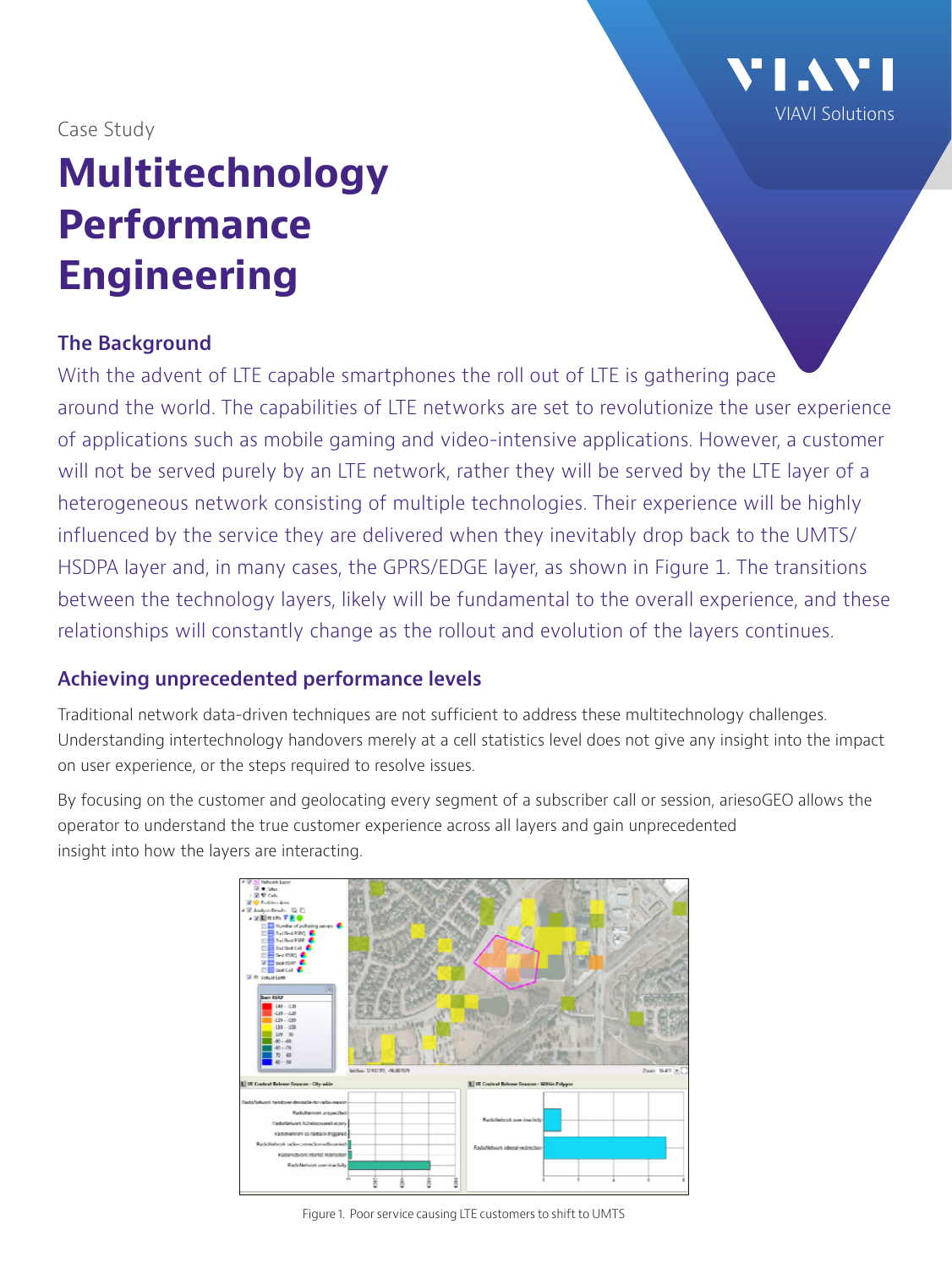### **Stop drive testing**

Early deployments of new technologies have traditionally relied on extensive drive testing to understand the network performance. As well as the very high cost of such testing, it does not represent real traffic. With ariesoGEO, every customer with an LTE capable device becomes a drive test team. By analyzing real calls, ariesoGEO reveals the performance on the network where it really matters without the cost of drive test teams, as Figure 2 shows.



Figure 2. Real call analysis with ariesoGEO

#### **Growing the network for real traffic**

With limited resources, operators must focus their LTE rollout to places where customers are actually using the new services. Then as data grows, they must ensure that expansion keeps pace to preserve the initial experience. Using geolocation technology that leads the industry, ariesoGEO can locate traffic hotspots across all technologies, typically down to building level. By supporting all technologies and collecting data 24/7, all customers' traffic patterns can be identified. The advanced analytical techniques help them to understand this traffic, revealing insights, such as device mix, that are critical in making load management and offload decisions, as Figure 3 shows. Harnessing the power of this technology allows operators to deploy capital with surgical precision.



Figure 3. Traffic can be broken down by technology